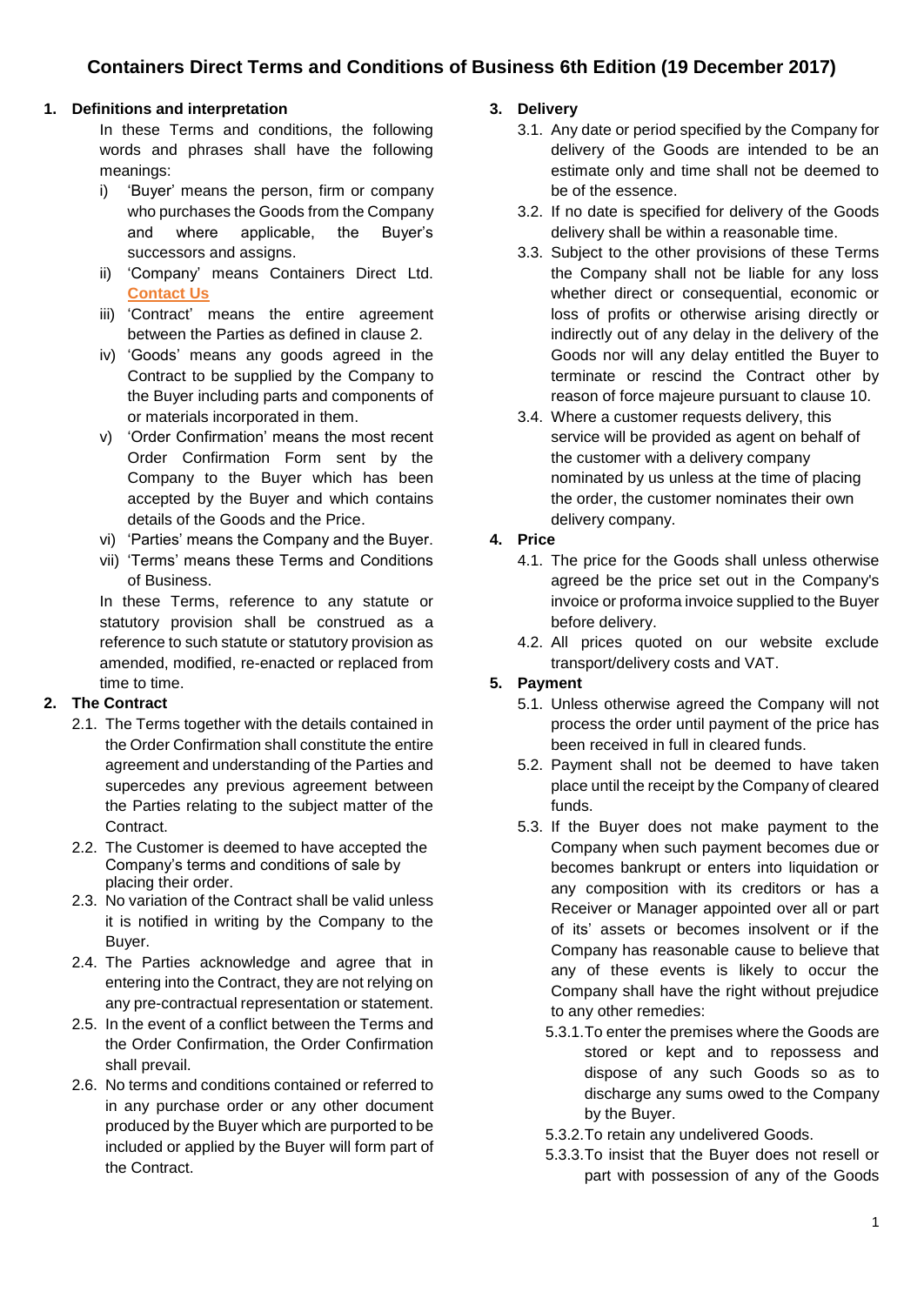# **Containers Direct Terms and Conditions of Business 6th Edition (19 December 2017)**

until the Buyer has paid in full all sums owed to the Company by the Buyer.

5.4. The Company may at its discretion suspend or terminate the supply of any Goods if the Buyer fails to make payment when and as due or otherwise defaults in any of its obligations under these Terms or any other agreement with the Company.

## **6. 12 month water tight Warranty**

The Company warrants that the container roof will be free from leaks for a period of 12 months from the actual delivery date ('the Warranty Period').

If the container roof leaks during the Warranty Period, the Company will arrange for the repair of the roof without charge for parts and labour within a reasonable time of receiving notification of the defect, subject to suitable weather conditions prevailing at the time of the planned repairs.

This warranty only applies where the container is located on the UK mainland.

In order to claim under this warranty, the Customer must notify the Company of the defect before the expiration of the Warranty Period and make suitable arrangements to enable the Company to perform their obligations under this Warranty.

#### **Exclusions to the Warranty**

- a) The following are excluded from these Warranty conditions:
- b) Any defect, failure or damage caused by improper use of the container such as walking on the roof of the container
- c) If the Customer or its employees or agents moves/re locates the container
- d) Damage resulting from attempts by personnel other than the Company's representatives or their agents to repair the roof
- e) If the container has been modified or integrated with other products, containers or buildings the Customer or its employees or agents

This warranty is given by the Company with respect to the container in lieu of any other warranties, express or implied. The Company disclaims any implied warranties of merchantability or fitness for a particular purpose. The Company's responsibility to repair the roof is the sole and exclusive remedy provided to the Customer for breach of this warranty. The Company will not be liable for any indirect, special, incidental, or consequential damages irrespective of whether the Company has advance notice of the possibility of such damages.

### **7. Risk in and ownership of the Goods**

- 7.1. Risk in the Goods shall pass to the Buyer on delivery or on collection whichever comes first.
- 7.2. Ownership in the Goods shall not pass to the Buyer until the Company has received payment

in full in cleared funds all sums due to the Company in respect of the Goods and all other sums which are or maybe come due to the Company from the Buyer on any account.

- 7.3. Until ownership of the Goods has passed to the Buyer:
	- 7.3.1.The Buyer shall hold the Goods on trust for the Company and the Company shall have a lien on such Goods.
	- 7.3.2.The Buyer shall maintain the Goods in satisfactory condition insured with the Company's interest noted on the policy and hold any proceeds of such insurance on Trust for the Company and not mix them with any other money.
	- 7.3.3.If the Buyer alters the Goods in any way or incorporates them into any other product the Company will own the resulting product (hereinafter called 'Altered Goods') and the Company's rights under these Terms shall extend to the Altered Goods.

## **8. Privacy**

8.1. For specific information regarding our privacy policy, please refer to our **[Privacy Policy](http://www.shippingcontainersuk.com/privacy.php)** .

## **9. Limitation of liability**

9.1. The Company's liability in contract, tort or otherwise arising out of the subject matter of the Contract shall not exceed £20,000 and the Company shall under no circumstances be liable to the Buyer for any consequential indirect or economic loss or damages.

### **10. Force majeure**

- 10.1. Neither party shall have any liability under or be deemed to be in breach of the Contract for any delays or failures in performance of the Contract which result from an event of force majeure, that is, circumstances outside its reasonable control including but not limited to war, fire, industrial disputes or civil commotion.
- 10.2. If either party is prevented or delayed in the performance of its obligations under the Contract, that party must promptly:
	- 10.2.1. Serve notice on the other party in writing specifying the nature and extent of the circumstances giving rise to force majeure; and
	- 10.2.2. Shall, subject to service of such notice and taking all reasonable steps to avoid and remedy such prevention or delay; and
	- 10.2.3. For such time after they cease as is necessary for that party, using all reasonable endeavours, to recommence its affected operations in order for it to perform its obligations under the Contract.